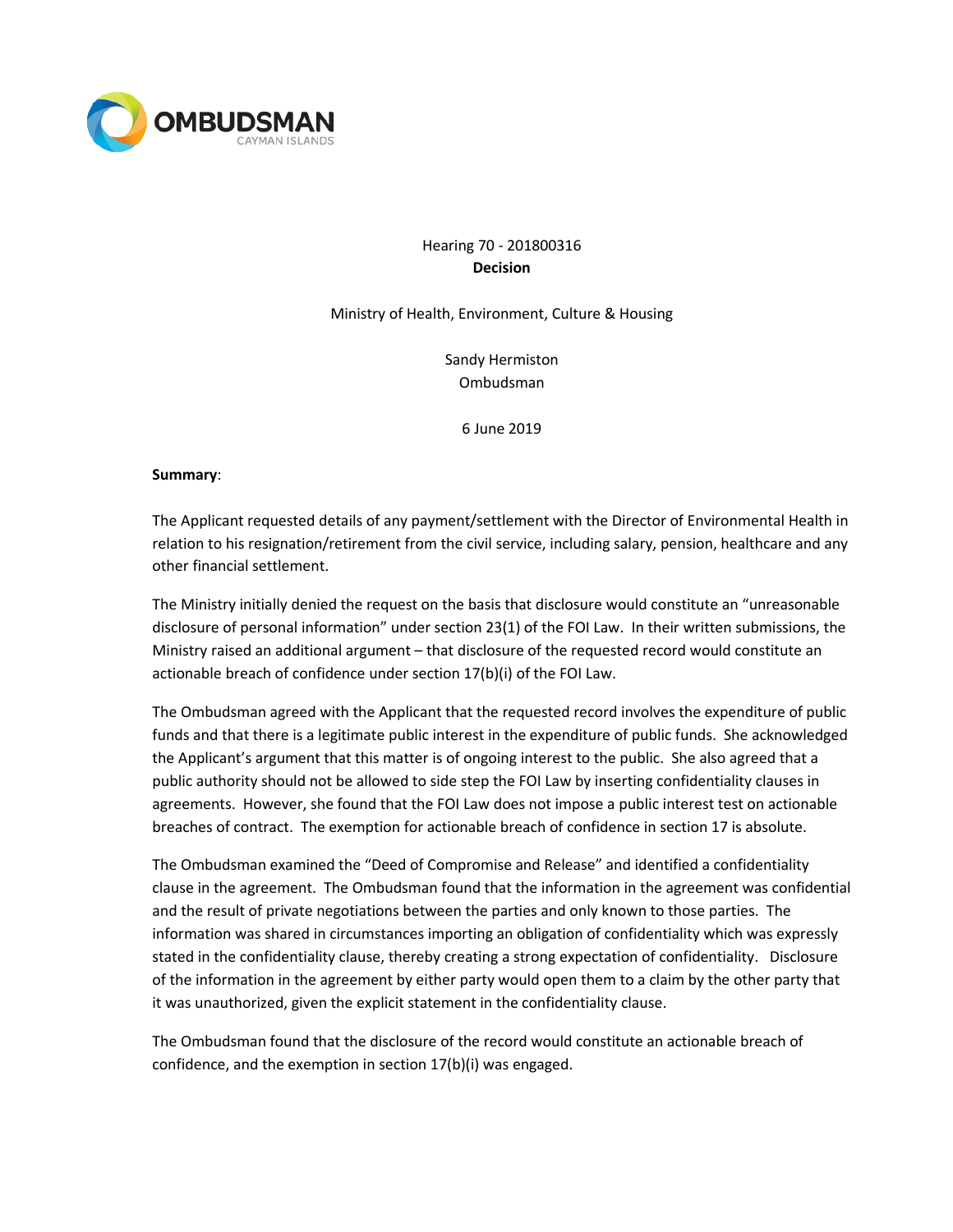# **Statutes[1](#page-1-0) Considered:**

*Freedom of Information Law (2018 Revision)* (FOI Law) *Freedom of Information (General) Regulations 2008* (FOI Regulations)

### **Contents:**

# **A. INTRODUCTION**

[1] On 18 September 2018 the Applicant made a request to the Ministry of Health, Environment, Culture & Housing (the Ministry) under the Freedom of Information Law (2018 Revision) (the FOI Law) for:

> *Details of any payment/settlement with Director of Environmental Health Roydell Carter in relation to his resignation/retirement from the civil service including but not limited to salary, pension, healthcare and any other financial settlement...*

- [2] On 18 October the Ministry's Information Manager (IM) denied the request on the basis of the exemption in section 23(1), claiming that disclosure would constitute "unreasonable disclosure of personal information". The IM then applied the public interest test and found that "nondisclosure outweighed disclosure of the information". No further details were provided as to the factors that may have been considered.
- [3] On the same day the Applicant asked for an internal review by the Chief Officer who "upheld the original decision" without providing any further reasons or details.
- [4] The Applicant then appealed to the Office of the Ombudsman. We accepted the appeal on 24 October 2018 and started an attempt at informal resolution of the dispute regarding a "Deed of Compromise and Release" (the requested record).
- [5] In the course of the appeal the Ministry decided to rely on an additional exemption, namely section 17(b)(i) which exempts records, the disclosure of which would constitute an actionable breach of confidence.
- [6] In its submission, the Ministry added a further exemption (section  $20(1)(d)$  relating to prejudice to the conduct of public affairs).

<span id="page-1-0"></span> <sup>1</sup> In this decision all references to "sections" are to sections of *the Freedom of Information Law (2018 Revision),* and all references to regulations are to the *Freedom of Information (General) Regulations 2008*, unless otherwise specified.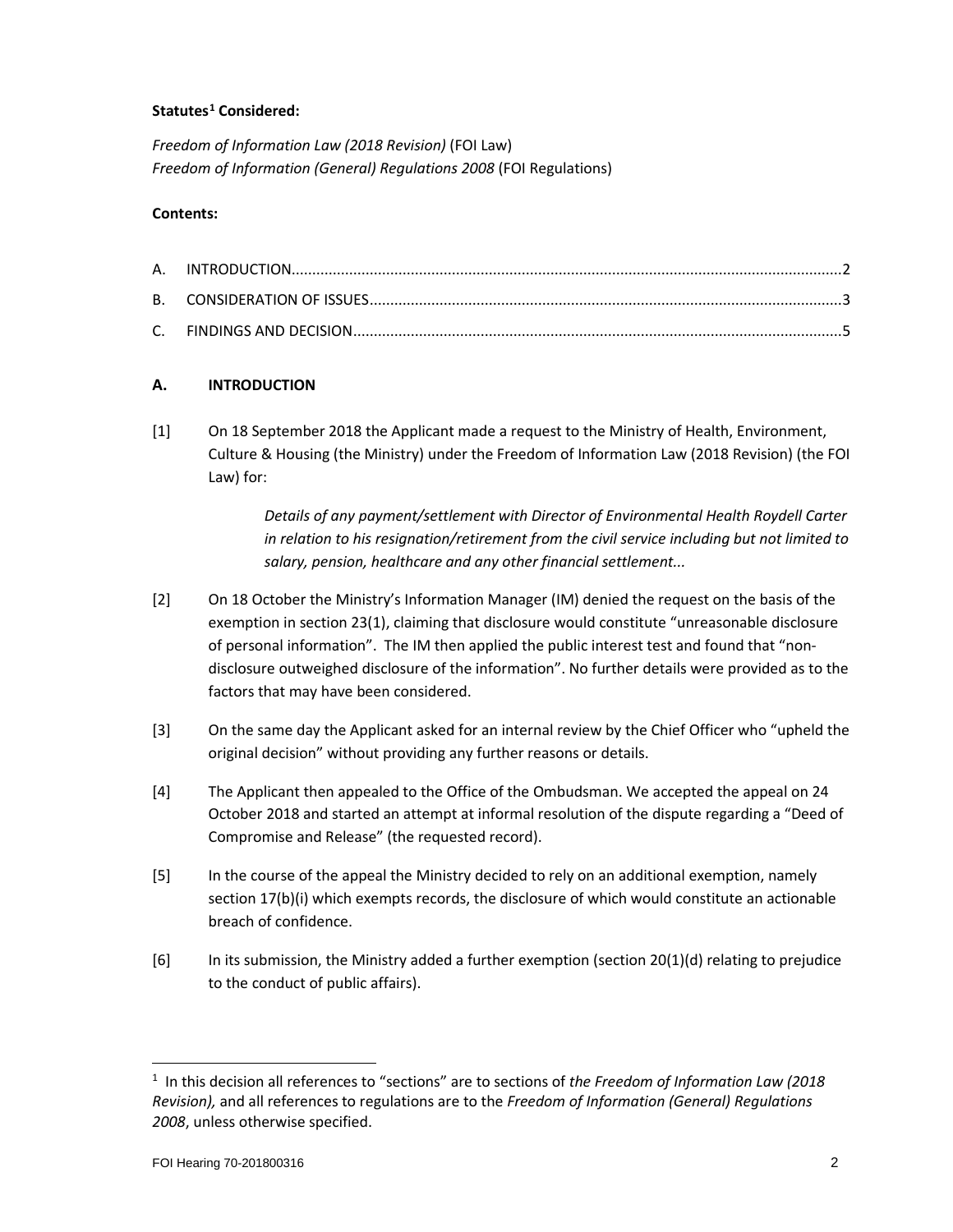# **B. CONSIDERATION OF ISSUES**

### **Is the Deed of Compromise and Release exempted under section 17(b)(i)?**

[7] The Ministry points out that the dispute between the government and Mr. Carter was conducted in private, and the requested record contains a confidentiality clause which states that,

> *The parties agree that the terms and conditions of the Deed shall remain strictly confidential and between themselves unless disclosure is required as a matter of law. This requirement for confidentiality shall extend to all negotiations, correspondence and discussions in relation thereto and which additionally may (in part) be legally privileged in any event. The [parties] further expressly agree that this Deed contains information that is private and highly personal to [Mr. Carter]. Further, if any application is made to disclose this Deed through operation of Law, any party with notice of such application must protect (so far as is possible) the other parties [sic] rights under this Deed and or as a matter of law generally.*

- [8] The Ministry submits all three parts of the test relating to breach of confidence in **Coco v A.N. Clark (Engineers) Ltd [1969] R.P.C. 41 at 47** have been met:
	- 1. The information must have the "necessary quality of confidence about it";
	- 2. The information must have been imparted in circumstances importing an obligation of confidence; and
	- 3. There must have been an unauthorized use or disclosure of that information.
- [9] The Ministry also argues that according to **Clerk & Lindsell on Torts**[2](#page-2-0) an obligation to treat information as confidential may be expressly imposed by contract. In other cases, the courts have been willing to imply a term of confidentiality in circumstances where this is clearly called for in the context of the relationship existing between the parties. The Ministry believes the requested record is confidential by its very nature, and that there is both express and implied confidentiality in this case.
- [10] Furthermore, **Carey and Turle**[3](#page-2-1) express the view that,

*Information protected by confidentiality will depend largely on the circumstances in which it was obtained an whether, at the time, the authority expressly agreed to keep it confidential. Special considerations apply if the information in question is personal data. If information is disclosed in breach of a duty of confidence, then the authority may be liable to a claim for damages. …* 

l

<span id="page-2-1"></span><span id="page-2-0"></span><sup>2</sup> *Clerk & Lindsell on Torts* London, Sweet & Maxwell, 2003, paras 27-08 to 27-10 <sup>3</sup> Peter Carey and Marcus Turle (eds.) *Freedom of Information Handbook* The Law Society n.d. pp 99-100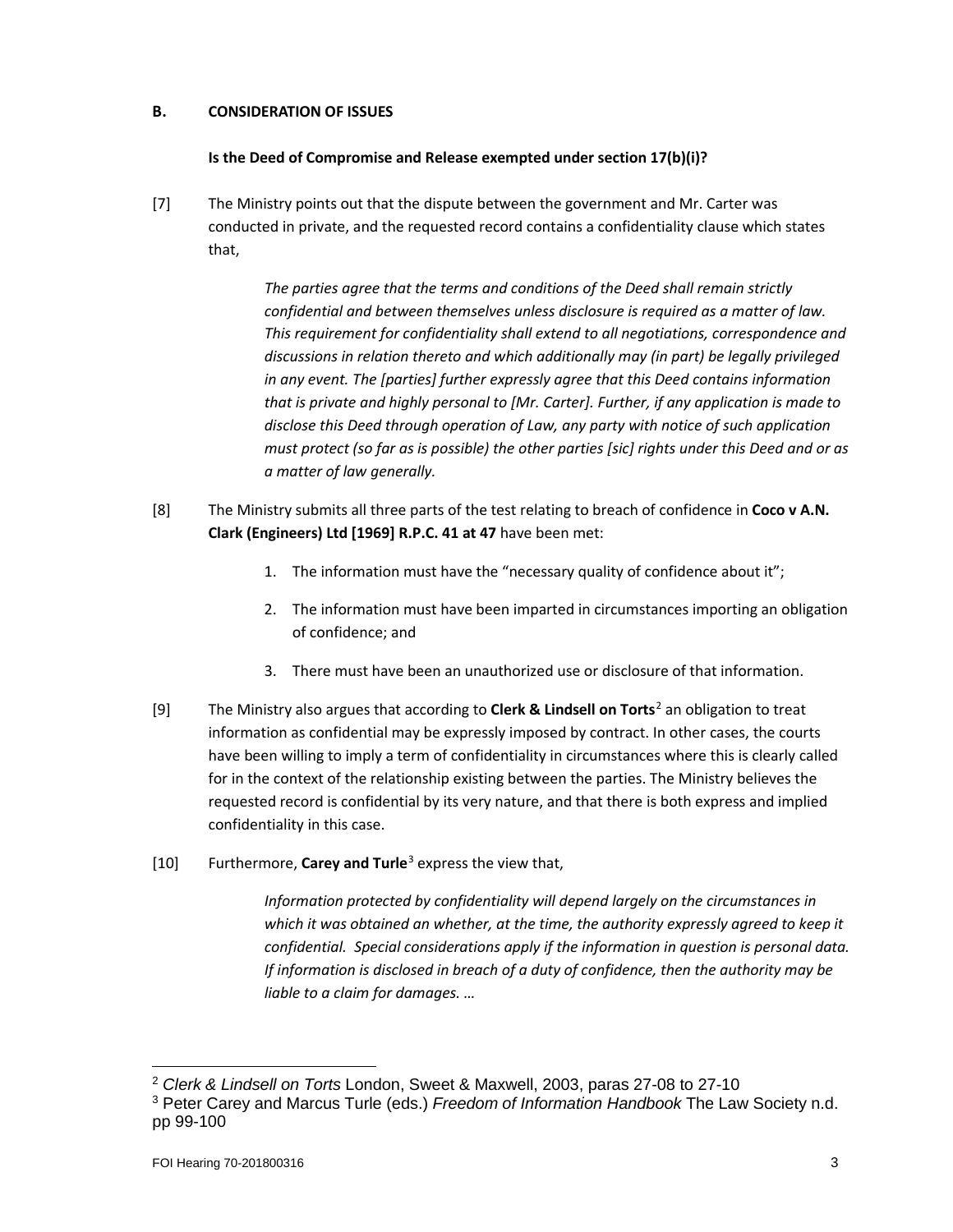### [11] The Applicant argues:

- The requested record is about the resignation or retirement of high-ranking civil servant, and that it involves the expenditure of public funds.
- The disclosure of any details of the resignation/retirement cannot be considered detrimental for Mr. Carter.
- There is a legitimate public interest in the expenditure of public funds.
- A public authority should not be allowed to side step the FOI Law by way of a non-disclosure agreement (NDA). Any NDA should be overruled by the FOI Law.
- The resignation/retirement of Mr. Carter remains a matter that is of ongoing interest to the public.
- [12] I agree with the Applicant that the requested record involves the expenditure of public funds and that there is a legitimate public interest in the expenditure of public funds. I acknowledge the Applicant's argument that this matter is of ongoing interest to the public. I also agree that a public authority should not be allowed to side step the FOI Law by inserting non-disclosure or confidentiality clauses in agreements to subvert the FOI Law.
- [13] Section 26 of the FOI Law imposes a public interest test on the exemptions in sections 18,  $19(1)(a)$ ,  $20(1)(b)(c)$  and (d),  $21$ ,  $22$ ,  $23$  and  $24$ . Section 17 is not included in that list and therefore is not subject to a public interest test. The exemption in 17 is absolute. **Carey and Turle**[4](#page-3-0) state that,

*In assessing whether an absolute exemption applies, the only question is whether the information falls within one of the categories. If it does, then it is exempt. There is no test of public interest or prejudice. If an absolute exemption applies, then the public authority does not have to disclose the information…*

- [14] Having examined the confidentiality clause in the agreement, I find that the 3-part Coco test for breach of confidence has been met, namely:
	- The information is confidential in nature. It is the result of private negotiations between the government and Mr. Carter which is only known to those two parties.
	- The information was imparted in circumstances importing an obligation of confidentiality. This obligation has been expressly stated in the confidentiality clause of the agreement, thereby creating a strong expectation of confidentiality.
	- The disclosure of the information in the agreement by either party would be open to a claim by the other party that it was unauthorized, given the explicit statement in the confidentiality clause.

 $\overline{\phantom{a}}$ 

<span id="page-3-0"></span><sup>4</sup> Peter Carey and Marcus Turle (eds.) *Freedom of Information Handbook* The Law Society n.d. pp 86-87